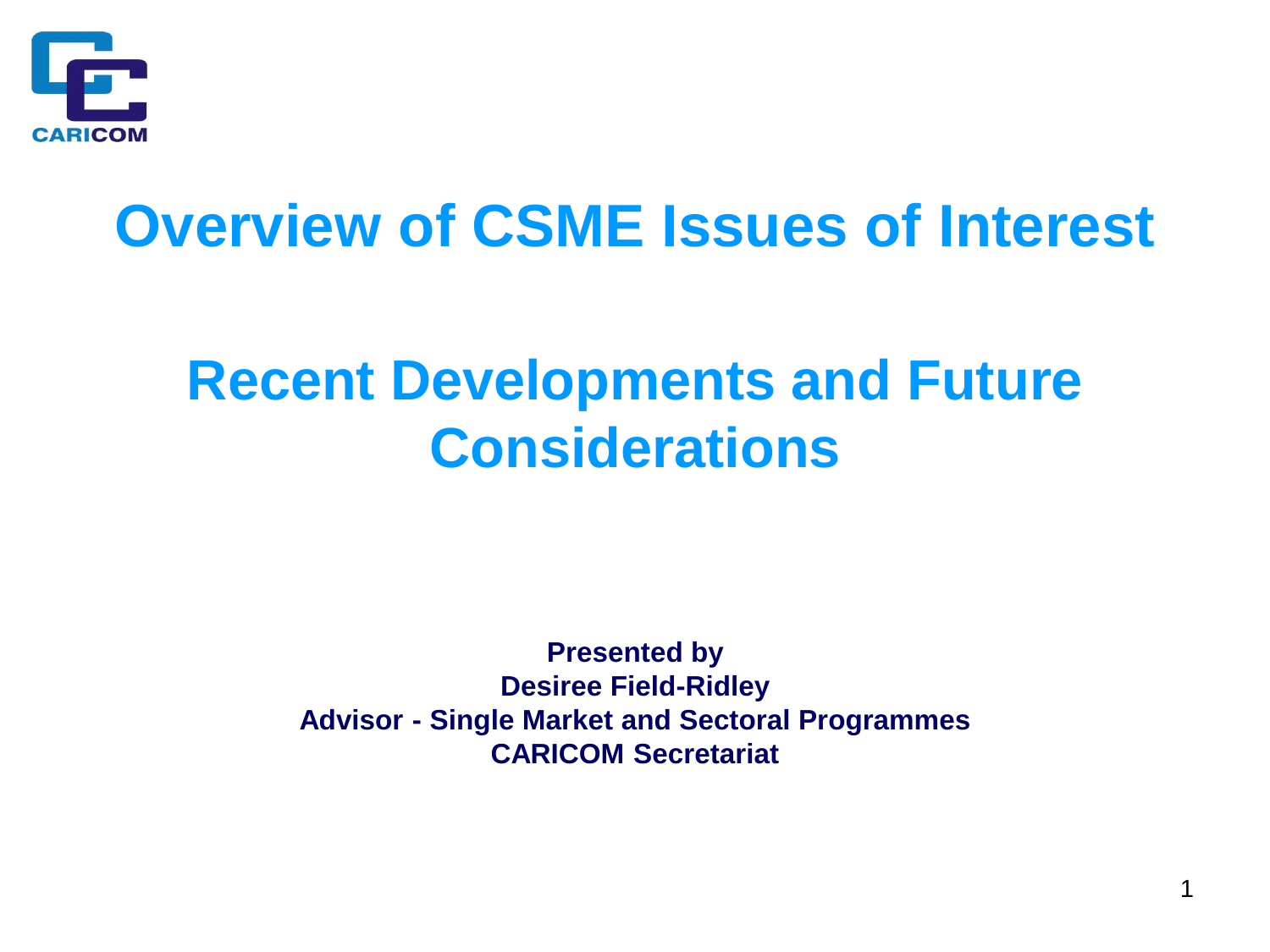

### **CSME Issues of Interest**

### **Possible Context:**

### •**Achieving Region's Objectives** –**What are they**

–**How will they be achieved**

–**What have been recent developments**

–**What are the future considerations**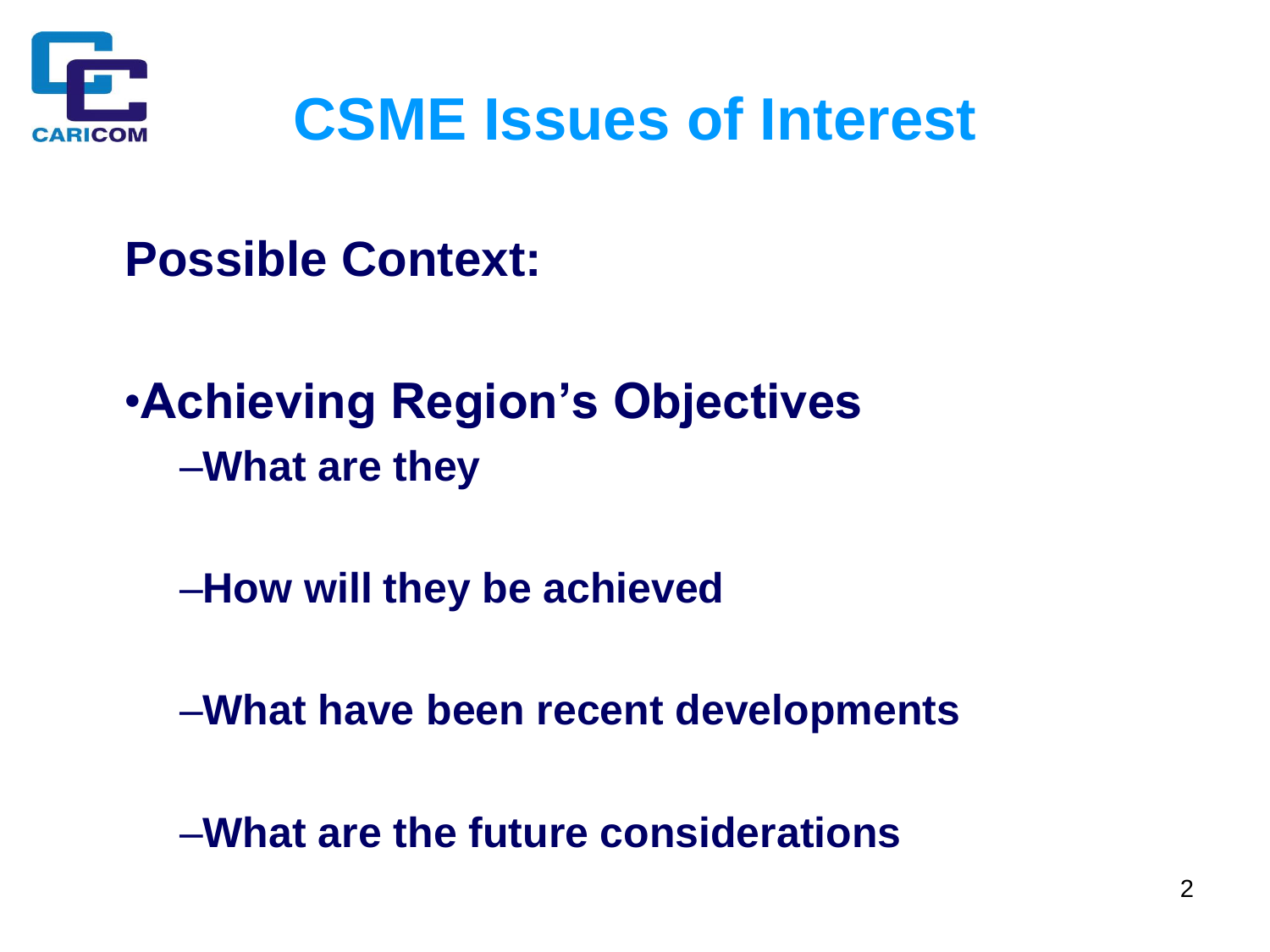



#### **CSME as a** *tool*

#### •**for achieving our national and regional objectives through**

#### –**economic growth and development**

#### –**Increased production, productivity and competitiveness**

–**An enlarged single market space**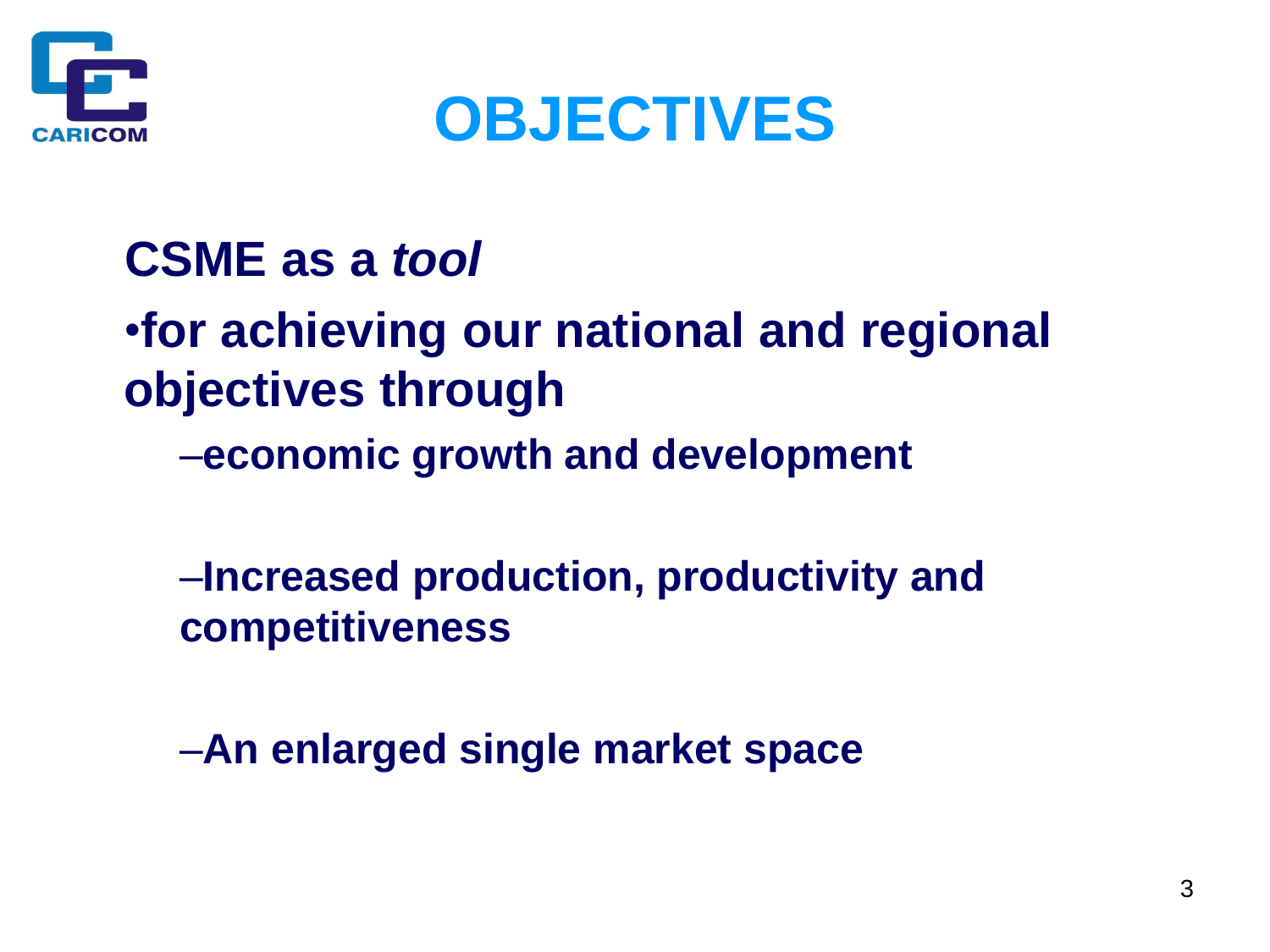



•**Establishing policies and regimes not possible or as effective on an individual country basis**

•**Commitment to implementation in the knowledge that the measures are supportive of and complementary to national efforts**

•**Public and private sectors knowing and effectively using the CSME framework which has been established**

•**Not business as usual**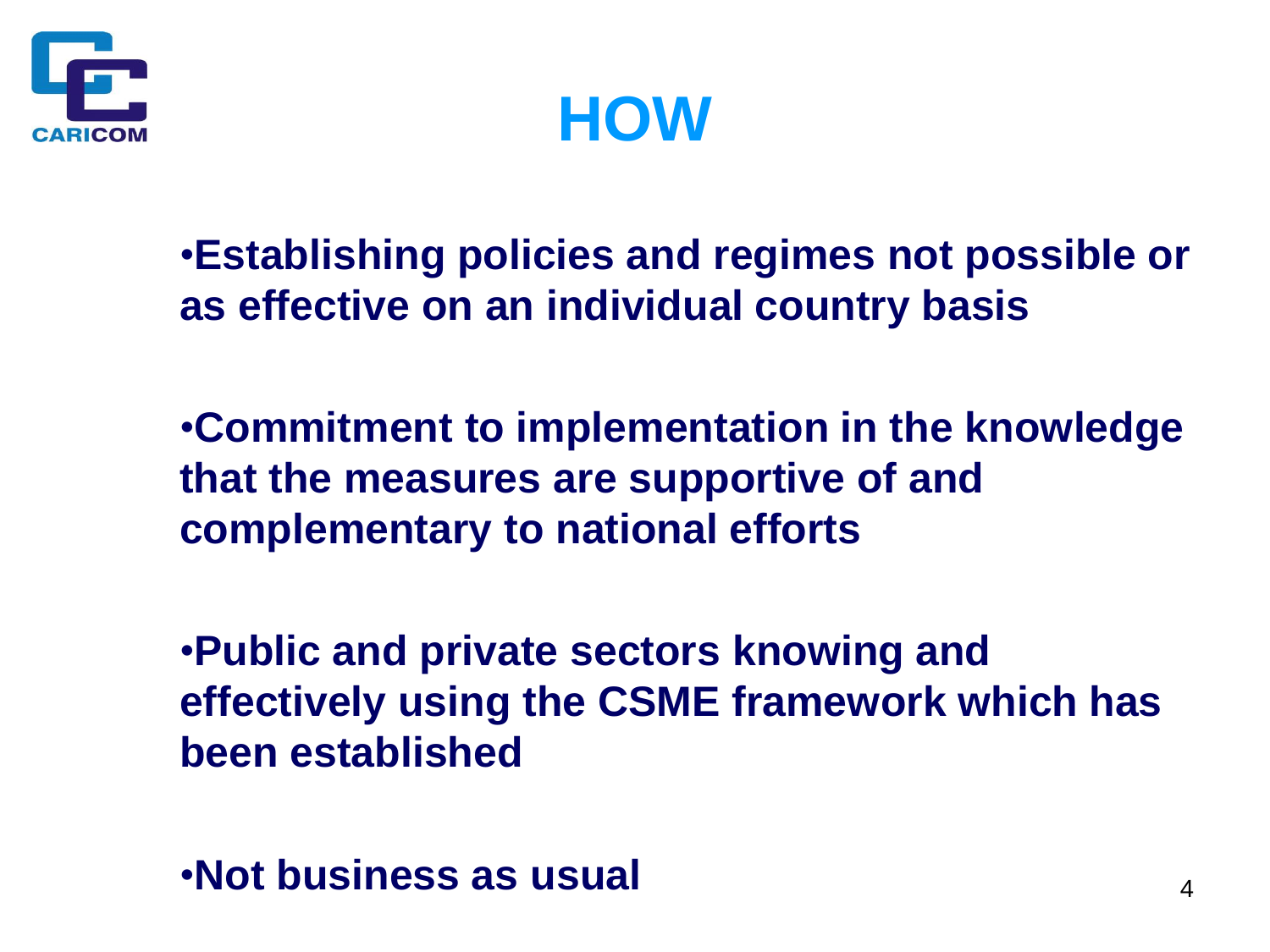

### **Recent Developments**

•**Plethora of studies, training and capacity building in recent years to facilitate effective implementation of the CSM**

•**Struggle to get the macro-economic framework in place**

•**Some progress in some aspects of sector development**

•**Review and recommitment of Heads of Government to the CSME**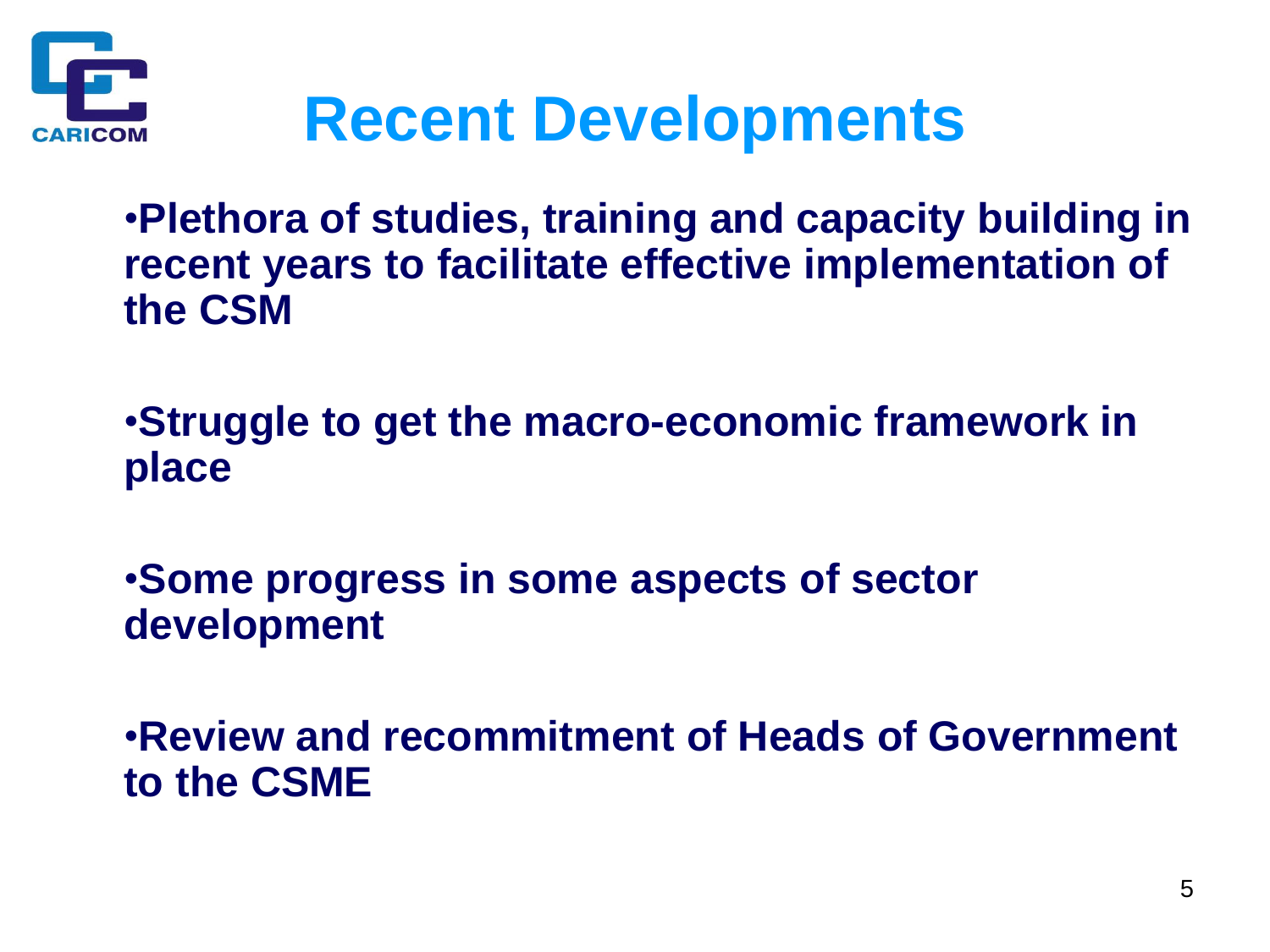

### **Studies and Proposals**

# **Include:**

- **RE CSM**
- •**Legal and admin systems**
- •**Competition policy and law**
- •**Mergers and Acquisitions**
- •**Subsidies and Dumping**
- •**Consumer Protection**
- •**Company legislation**
- •**On-Line Registry**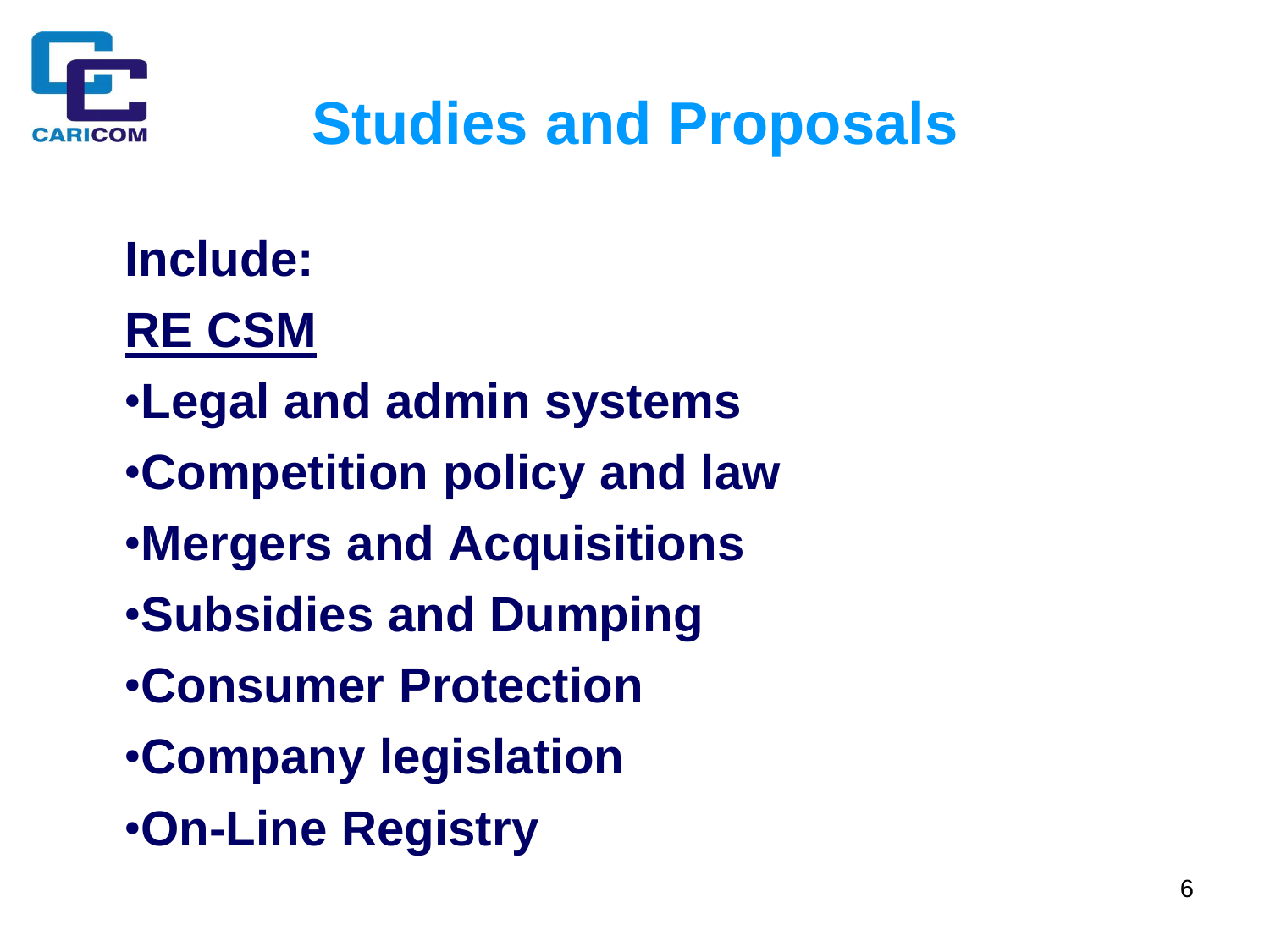

- **Public Education incl a Website**
- **Better integration of Belize and OECS into the CSME**
- **Monitoring implementation of CSME**
- **Review of CET and Rules of Origin and CARICOM Trade Policy (ies)**
- **Free Circulation**
- **A Regional Safeguard Regime**
- **Article 164 (about to begin)**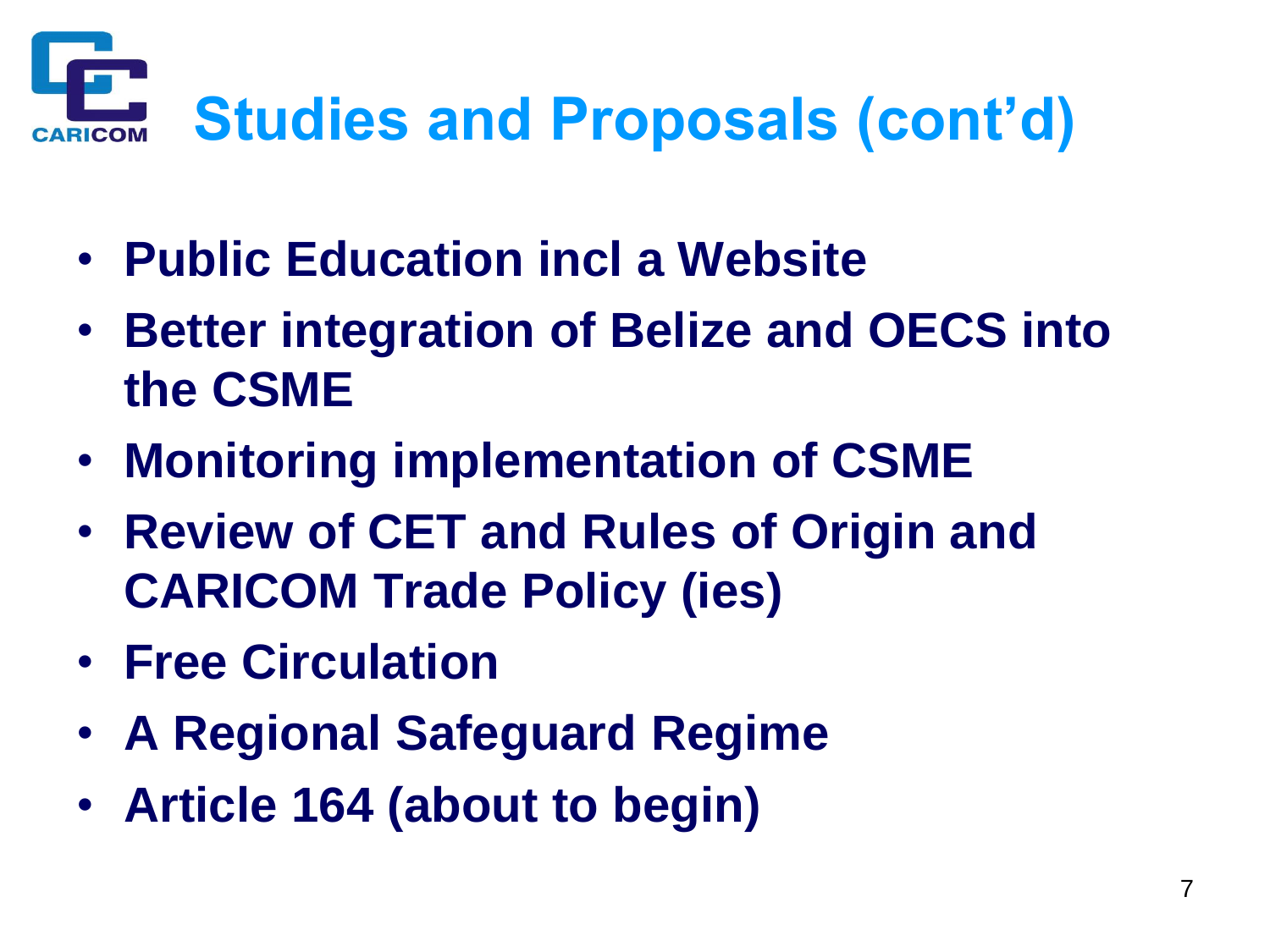

#### **Re Sectors**

- **Regional Food and Nutritional Policy and Action Plan**
- **Strategic Plan and Work Plan for CAHFSA**
- **SPS Protocols for Trade Facilitation**
- **Strengthening laboratory infrastructure and systems**
- **Food safety policy legislation**
- **Regional Regulatory Framework for Biotechnology, Bio-safety and Bio-terrorism**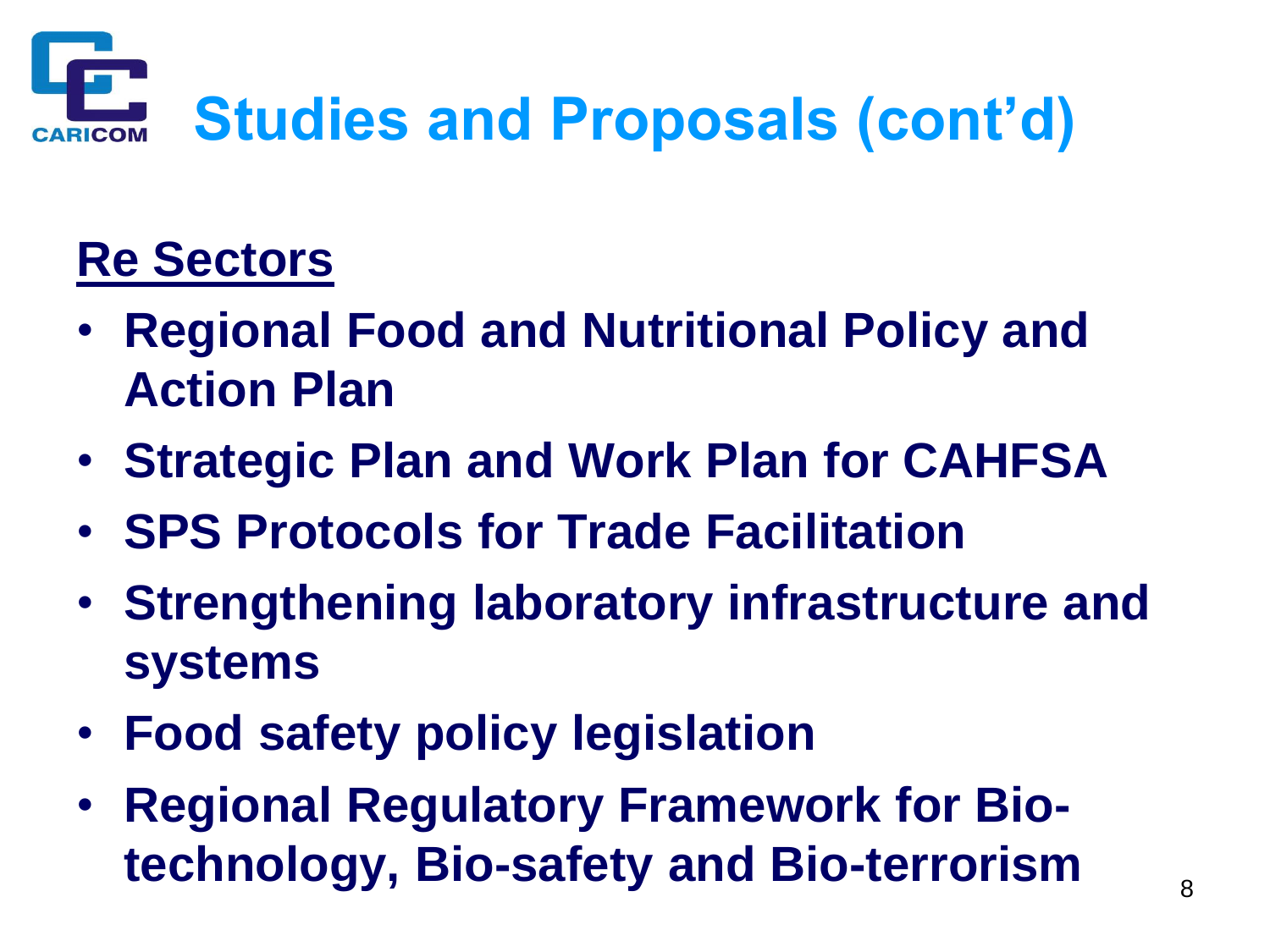

- •**CARICOM Agricultural Policy (elaborated)** •**Specific Commodity Competitiveness studies**
- •**CARICOM Industrial Policy (elaborated)**
- •**Strengthening SMEs**
- •**Concept Studies on various Services**
- •**Fast Ferry Service in Southern Caribbean**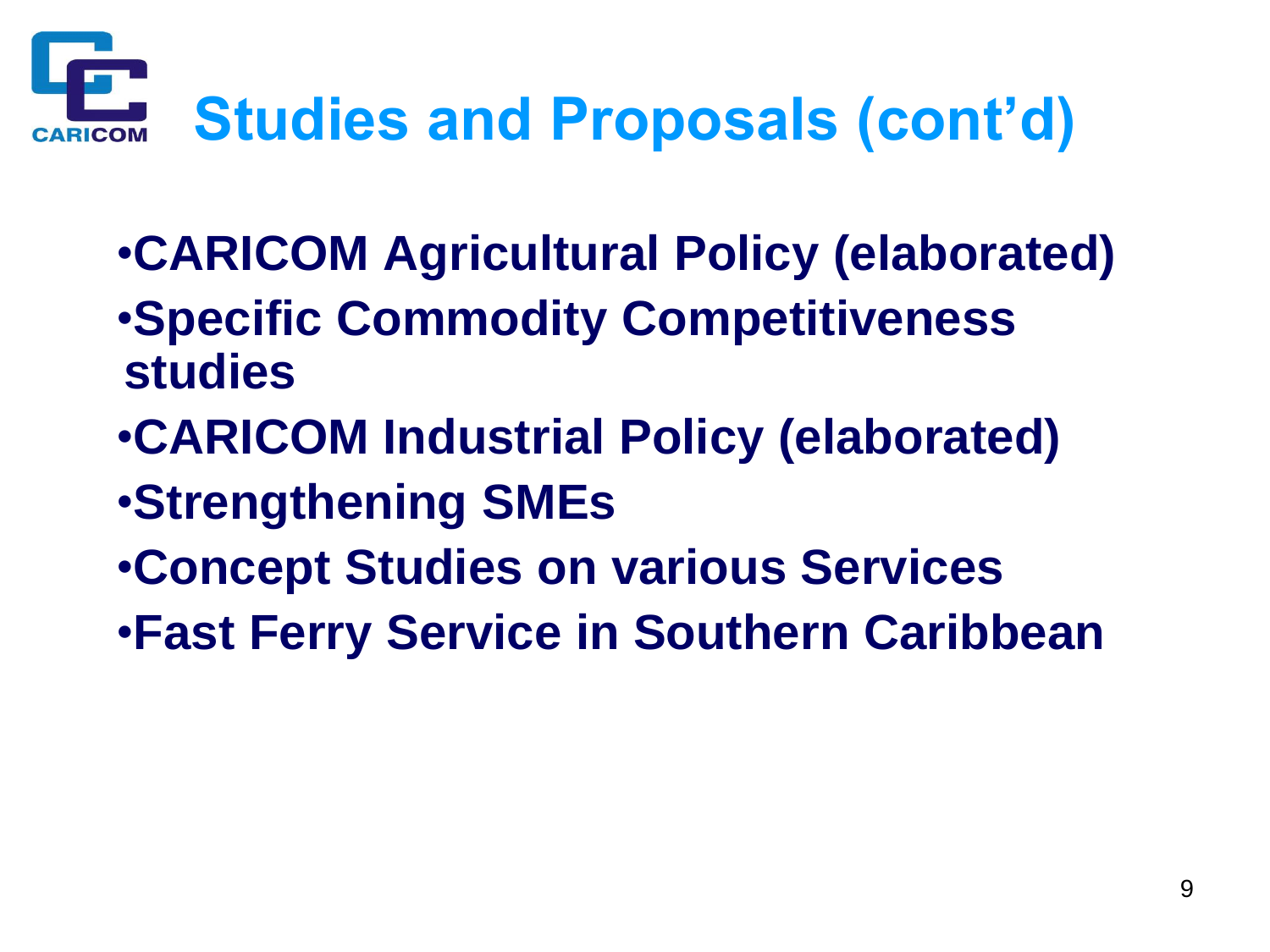

#### **Re Macro-Economic framework**

- **Monetary and Fiscal Policy**
- **Harmonised Securities Laws and Regulations**
- **Report on Strategies etc for increasing flows of foreign direct investment**
- **Investment Incentives framework**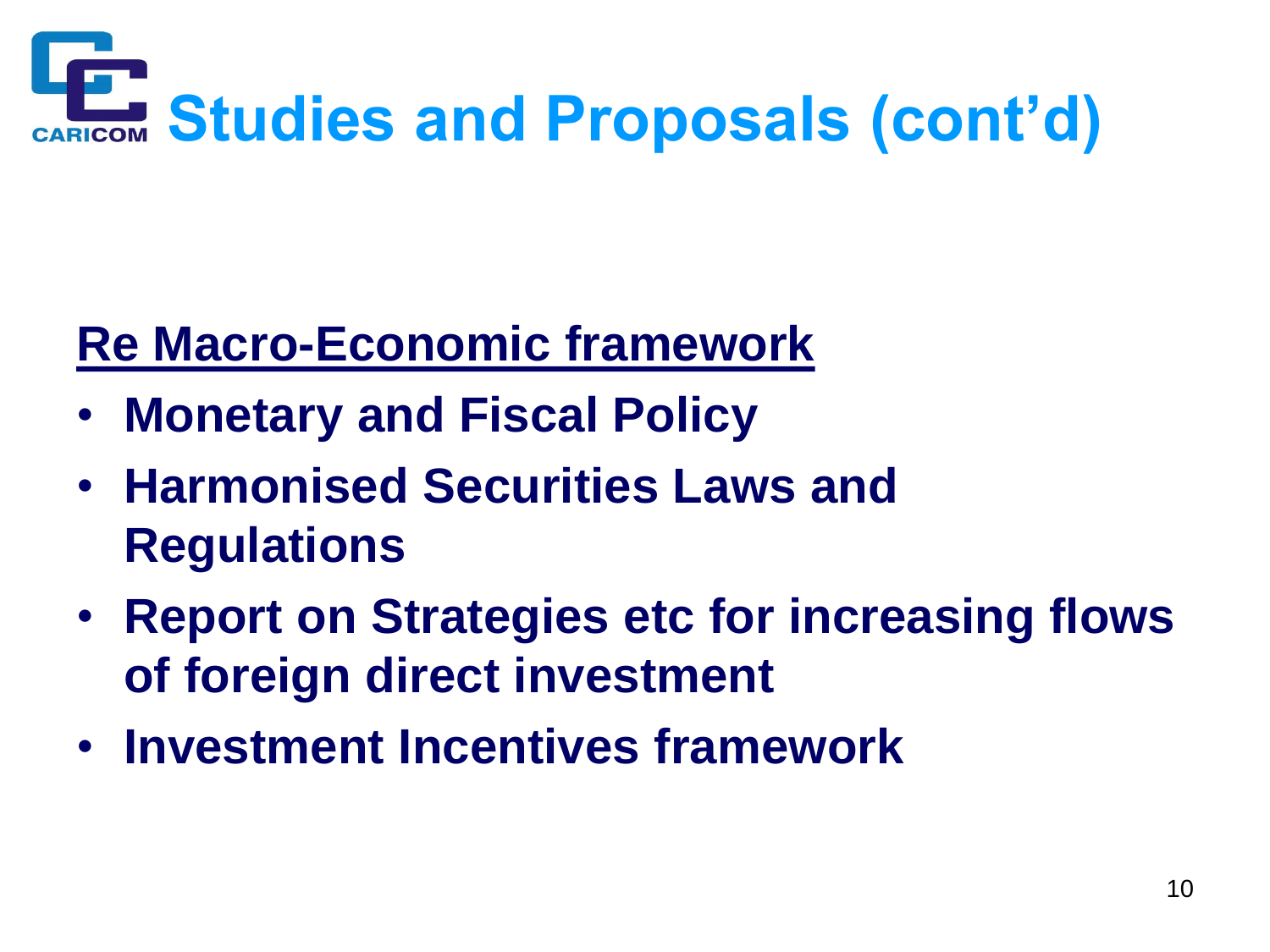

## **Other Initiatives**

- •**CARICOM Investment Code**
- •**CARICOM Financial Services Agreement**
- •**CARICOM Energy Policy**
- •**CARICOM Fisheries Policy**
- •**Strategic Plan for Regional Development**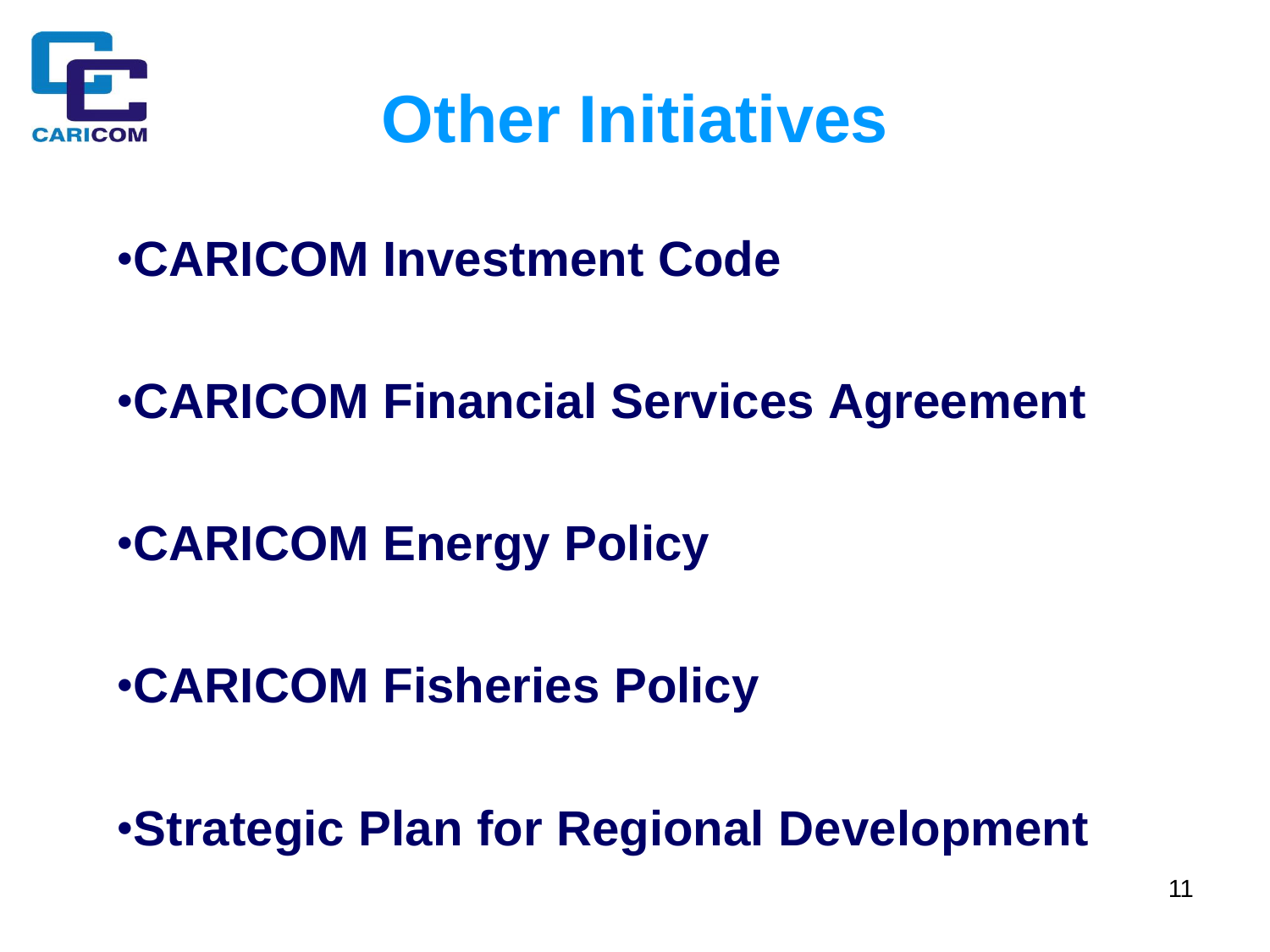

### **Article 239** •**Contingent Rights – being drafted by IGTF**

•**Public (Government) Procurement – ready for IGTF Completion of this regime will also require introduction of:**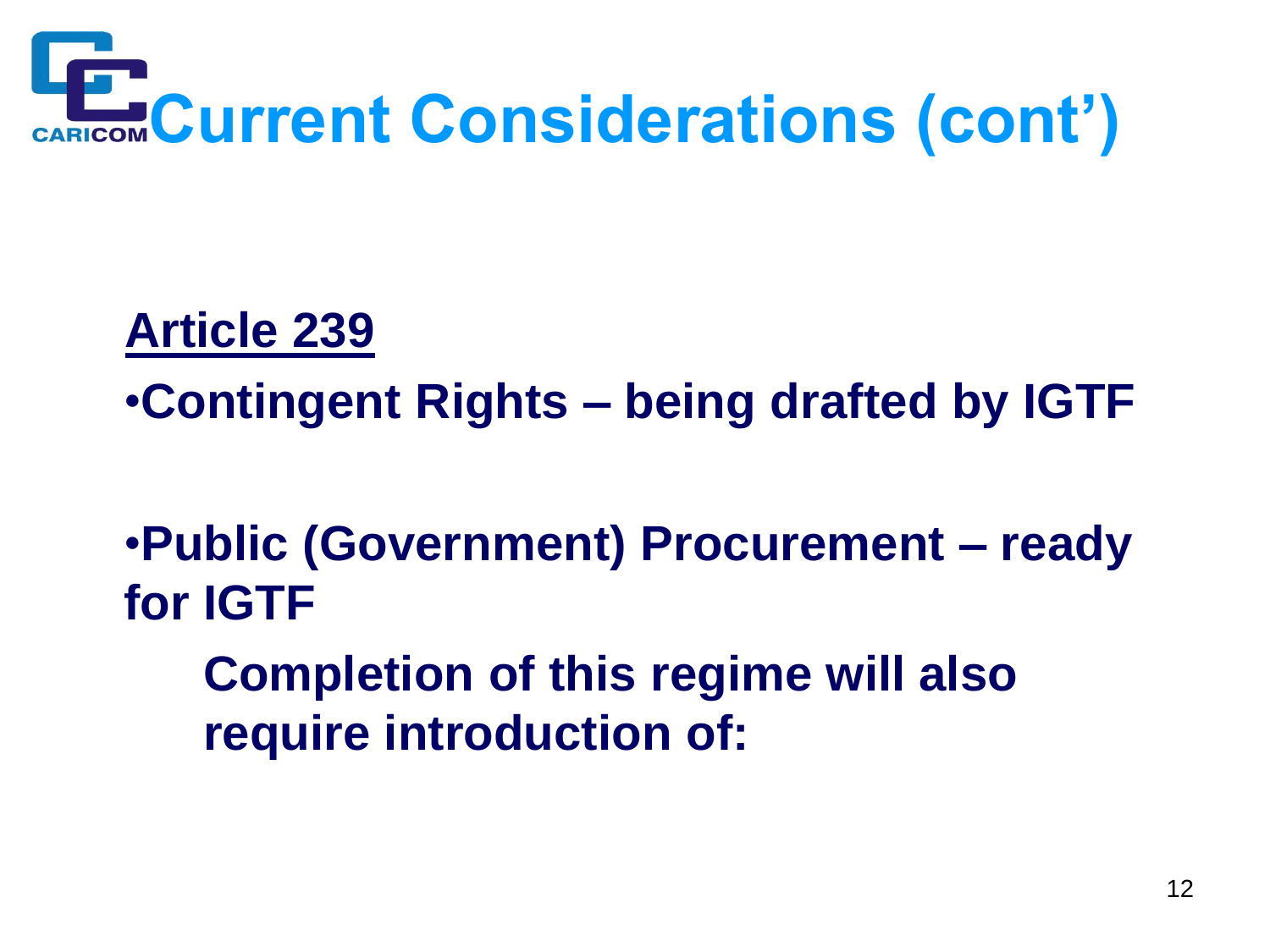

# **Future Considerations**

- **Community Model Law**
- **Electronic Regional Information System** 
	- **Community Electronic Public Procurement Notice Board**
	- **Permanent Joint Council (COTED-COFAP)**
- **Joint Bidding Facility**
- **A supplier registry**
- **Permanent Committee on Public Procurement**
- **e-enabling legislation**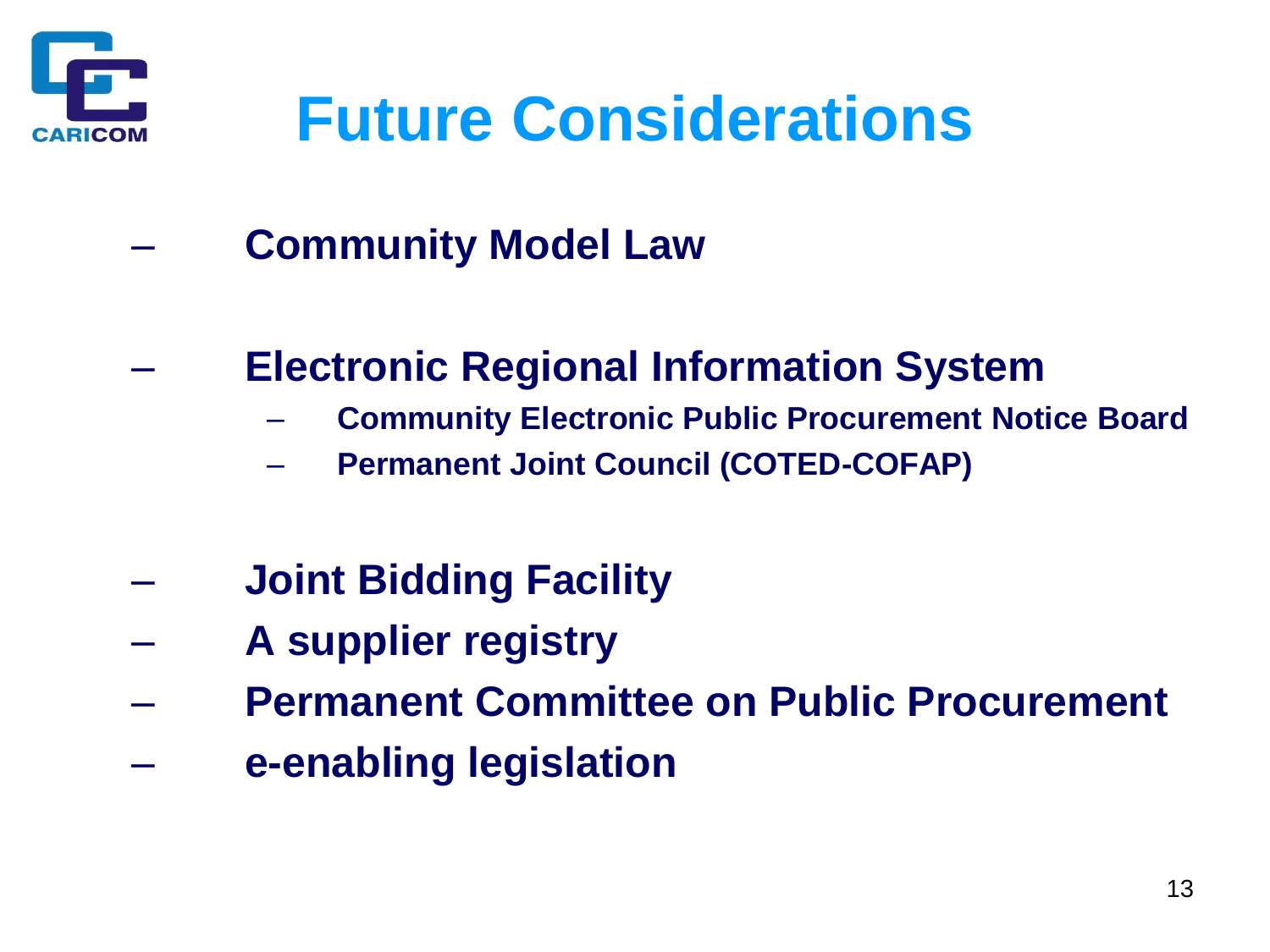

### **Future considerations**

### **Completion of Article 239:**

•**free circulation of goods in the CSME. Study has been considered by Officials and recommendations to be made to COTED.** 

**However, a protocol on free circulation will have challenges of:**

**i. The establishment of a revenue sharing agreement amongst Member States,**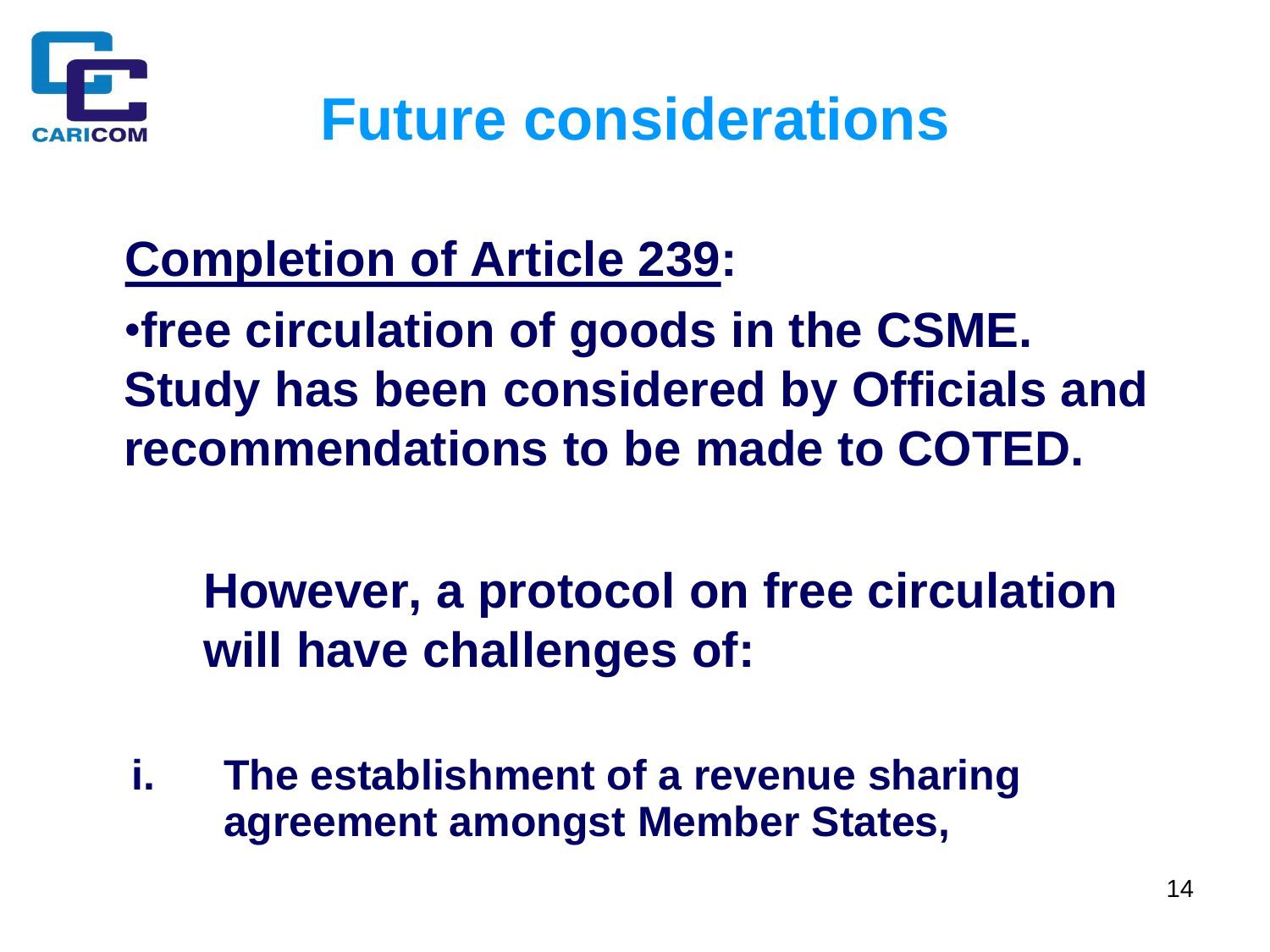

- **ii. The commissioning of an integrated information system for Customs for effective border control,**
- **iii. Policies on harmonizing the many laws to support the free movement of goods**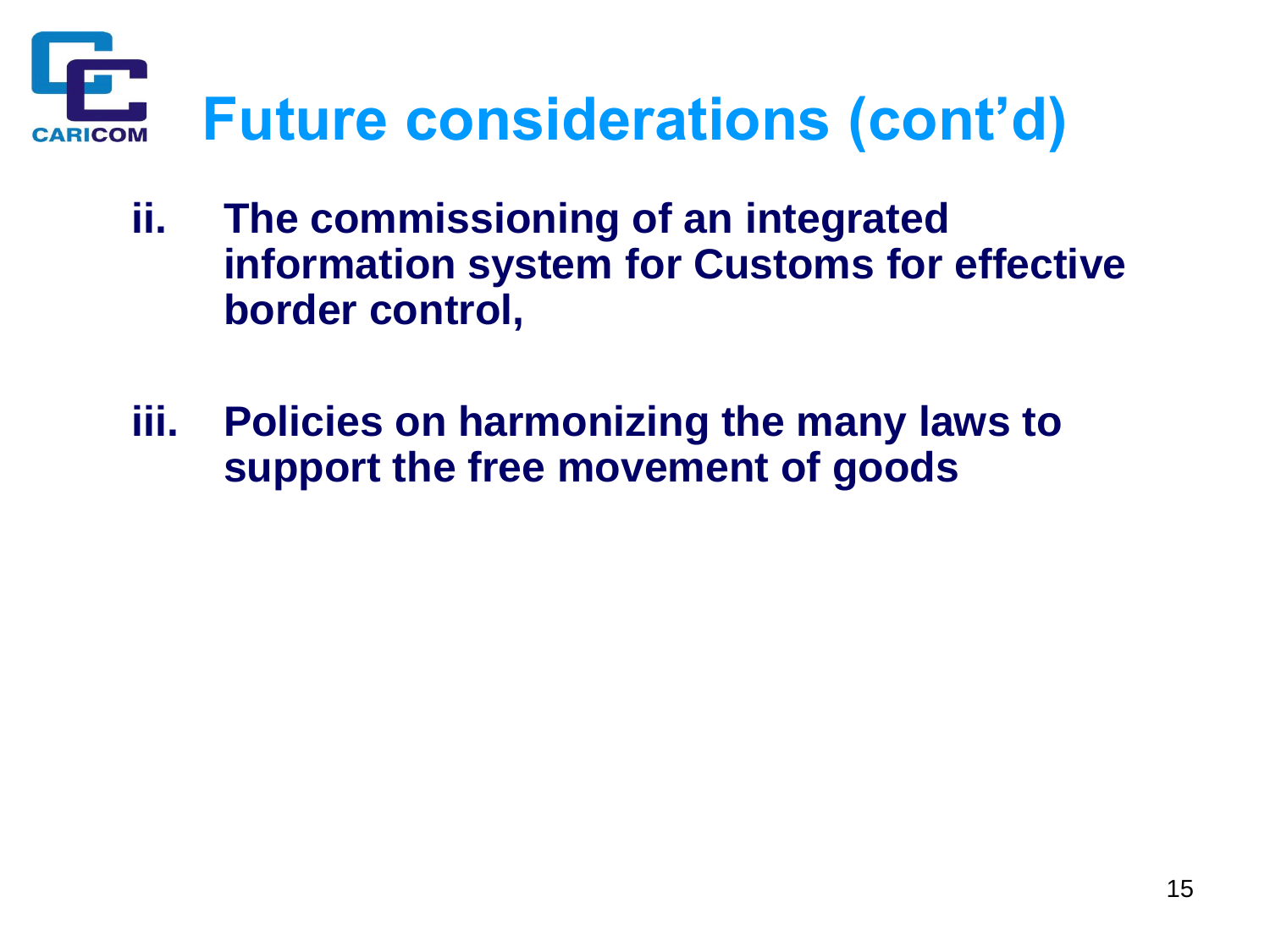

- **Treatment of Goods from Free Zones COTED at its May 2009 agreed that the consideration of a proposal for a Protocol should be put on hold and revisited at the end of two years - 2011.**
- **Electronic Commerce Technical work to be undertaken**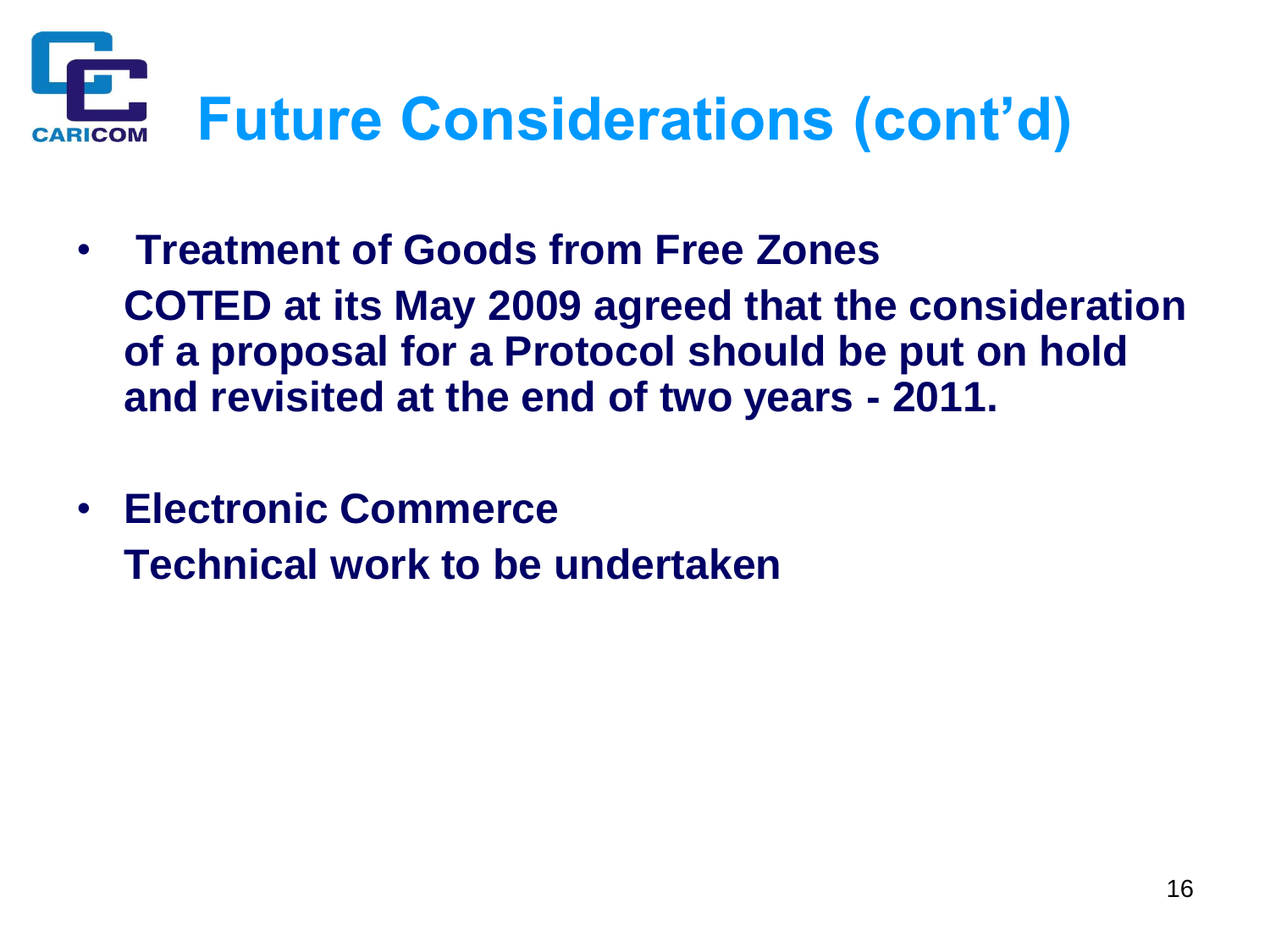

### **Some CET Considerations**

- **The HS 2007 to be applied in 3 Member States particularly since major trade agreements such as the EPA were negotiated using the HS 2007 tariff structure.**
- **A new WCO HS structure will be implemented on 1 January 2012 and the CARICOM CET will be based on this**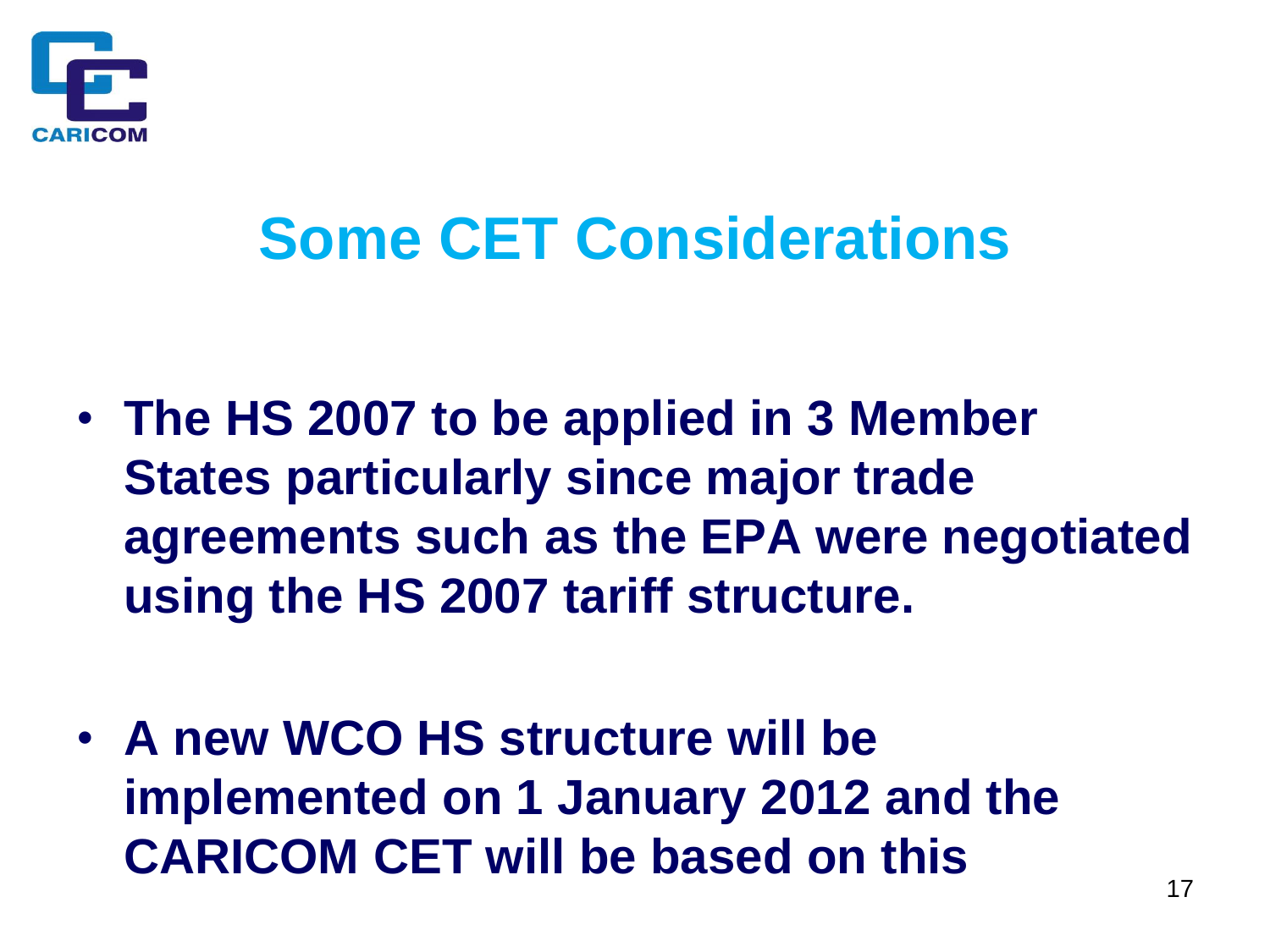

### **Some CET Considerations (cont'd)**

- **Harmonised Customs legislation and Regulations as required under Article 95 of the Revised Treaty are incomplete.**
- **As a consequence, the benefits of greater efficiencies in the movement of goods and persons throughout the single market and predictability at ports of entry are not realised**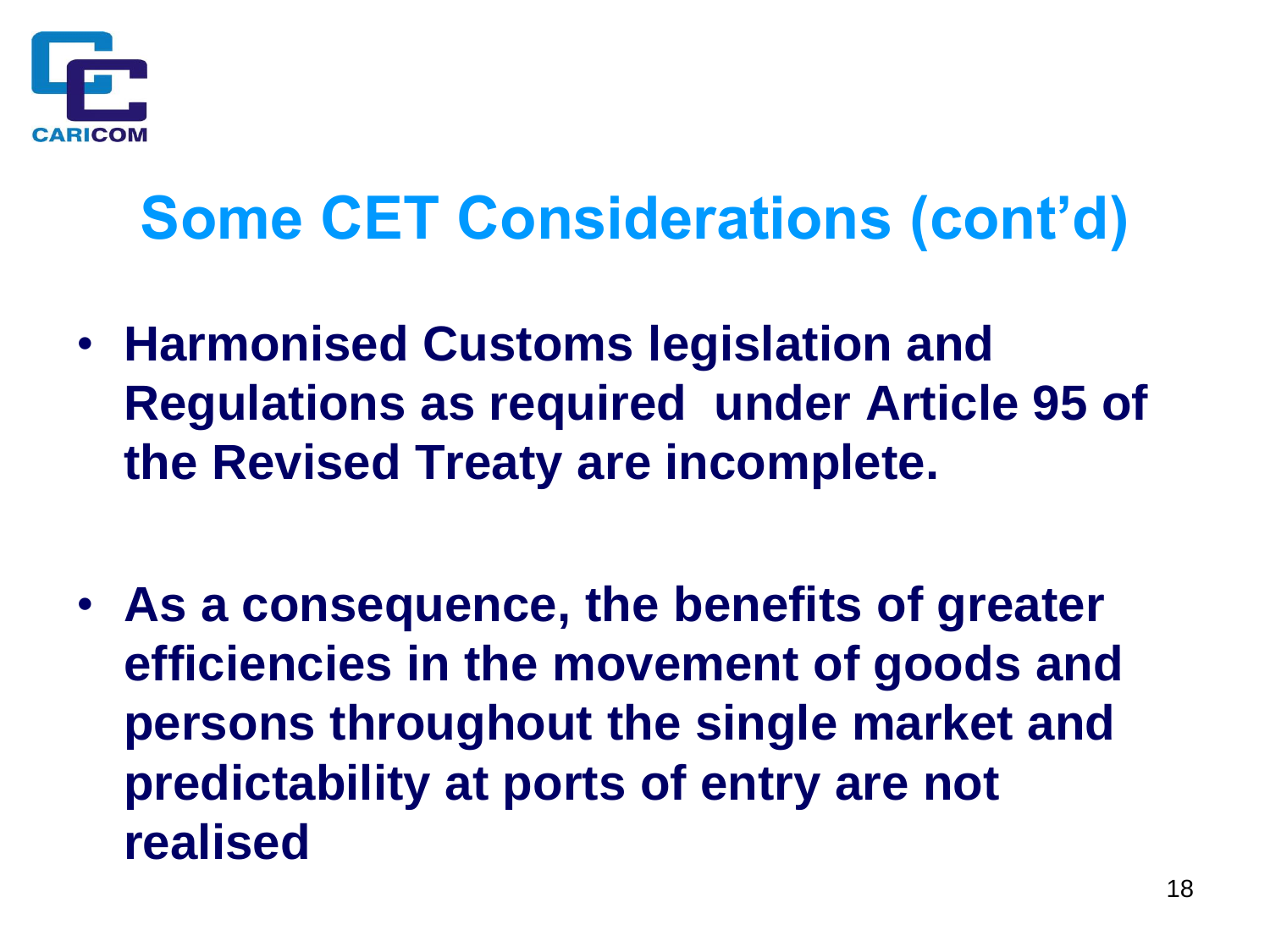

**Heads of Government decision** 

•**on priority areas and the need to identify concrete projects which show results and impact on the ground in Member States including job creation**

•**that movement towards a single currency be moved off the immediate Agenda**